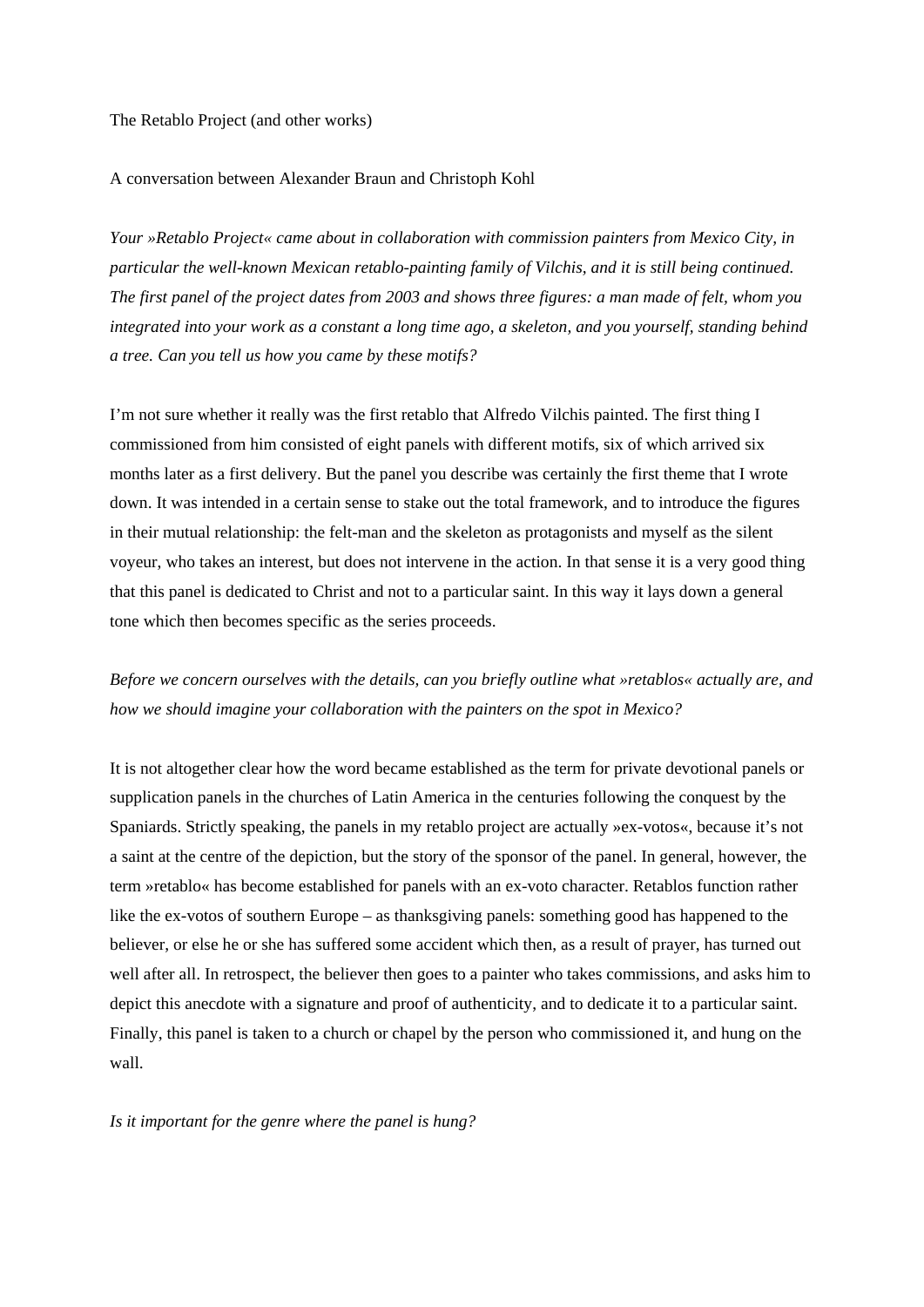That depends on the motif. If it is a retablo in the traditional sense, in other words one that depicts Christ or the Virgin Mary or a saint, then it is not personalized and can hang anywhere. These panels are mostly used in a domestic setting, for a domestic altar or something like that. If by contrast it is an ex-voto retablo, in other words deals with the specific story of a particular person, who would like to express himself through the panel and make public his experience, then of course it only makes sense to put it in a place where others will see it.

## *And this is the genre which interested you?*

Yes, only this one. For here we have aspects which are of interest in the context of visual art: narrative associations, a personalized authorship, the question of where individual responsibility for one's own life ends, and where something like fate or destiny begins, indirect information about social relationships etc. The mere depiction of a Christian figure does not say much about the circumstances of people's lives, but an everyday anecdote can say a great deal.

### *Was it clear to you from the outset that there would be panels on which your figures would be seen?*

No, not at all. I chanced upon the retablos, because in the context of my group of felt pictures, which depict skeletons, I had started to collect papier-mâché skeletons associated with the Mexican »day of the dead« ceremonies. I had come upon this tradition, in turn, in 1999 during my tenure of a scholarship at the Chinati Foundation in Marfa, Texas, which of course is not very far from the Mexican border. In addition I had while I was there executed a video work – this side and that side of the Rio Grande. A certain affinity with Mexican culture had come about, in other words. A subsequent scholarship in northern Spain gave this more depth. One of the best dealers in Mexican crafts is Nancy Nenad from Arizona, from whom I acquired numerous skeleton figures, and who is personally acquainted with most of the craftsmen and women in Mexico City. It was on her premises that I first saw more recent retablos painted by Alfredo Vilchis, and I became an immediate fan, especially because of the liberal manner in which he dealt with the themes he depicted. Alongside the »ordinary« disasters of everyday life, there were motifs related to the problem of migration, to 9/11, to jealousy, adultery, gay and lesbian love, gender reassignments – absolutely everything, and much of it in total opposition to the moral teaching of the Roman Catholic church – very subversive, very anarchic! So I tried to collect what I could find and what I could afford. At first without any ulterior motives in respect of my own artistic work.

*The range of themes is really astonishing. One would expect things like illness, accidents and natural disasters.*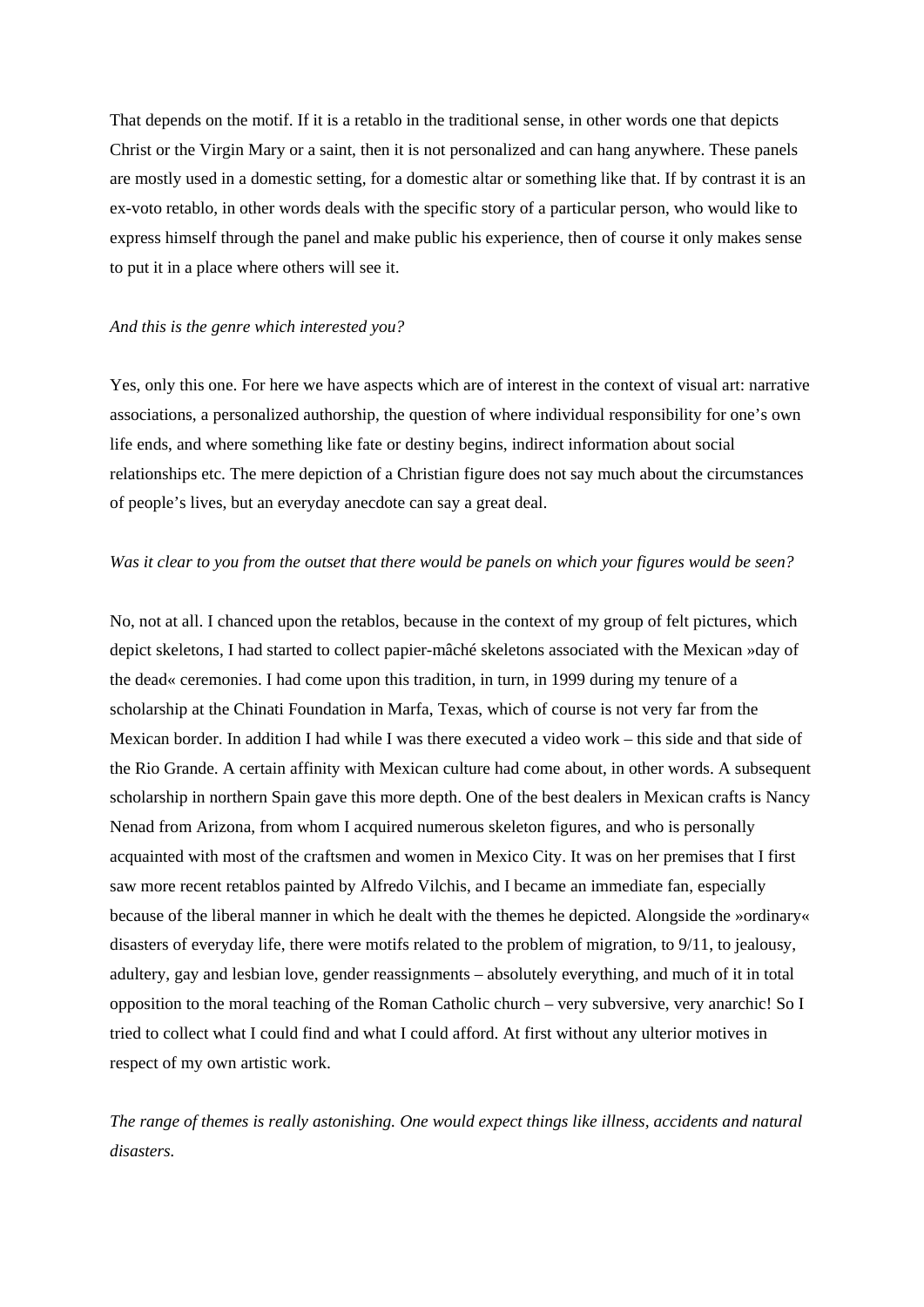The proportion of themes dealing with interpersonal problems is amazingly high. And we mustn't forget political topics. In 1995 a study was published by the University of Arizona Press which dealt exclusively with retablos by Mexican immigrants giving thanks for example that they survived swimming across the Rio Grande, or weren't picked up by the border police in the Texan desert.

## *Is there an historical moment when what we might call »modern« themes first start appearing?*

If there is, then unfortunately I don't know it. But I'm sure it's something with its origins in recent decades.

### *Are there no older examples of this kind?*

People are constantly pointing out that Frida Kahlo and Diego Rivera collected retablos. Unfortunately I've never set eyes on this collection and as far as I know, nothing has ever been published on it. Maybe its whereabouts are unknown, maybe it's slumbering in some quiet corner and has not yet been appropriately researched. I don't know. But two retablos have been preserved in the collection of André Breton, which he acquired while staying with Kahlo and Rivera in 1938 and then took back to Paris. One of these pictures is very elaborately composed and better described as a painting, the other by contrast is in form and content very typical: a kneeling man in supplicatory attitude. According to the dates on them, they both go back to the 19th century, but that can be taken with a pinch of salt. In Mexico sometimes any old dates are put on pictures, and even in the late 1930s there will already have been a commercial aspect. But if there had been examples dating from the first half of the 20th century that were comparable to today's examples, then Breton would certainly have acquired them. I am fairly sure that the acceptability of depicting the whole range of human abysses in the form of ex-votos – including sexuality – is a more recent phenomenon.

### *Is this an expression of social change?*

I think this is highly probable – and not just in the sense that moral values have changed. Let's venture the thesis that people are always particularly religious when their worldly existence is threatened. When they as individuals are rightless and underprivileged, they find comfort in religion. In the modern retablos this tradition of faith continues to be very strongly present – in the piety of the language, the firm belief in miracles. But in addition there's a desire to present yourself as an individual: I want to tell MY personal story, the miracle that happened to ME, that's what I want to see depicted. This inevitably leads to a specification of the themes on the one hand and a broadening of the range on the other.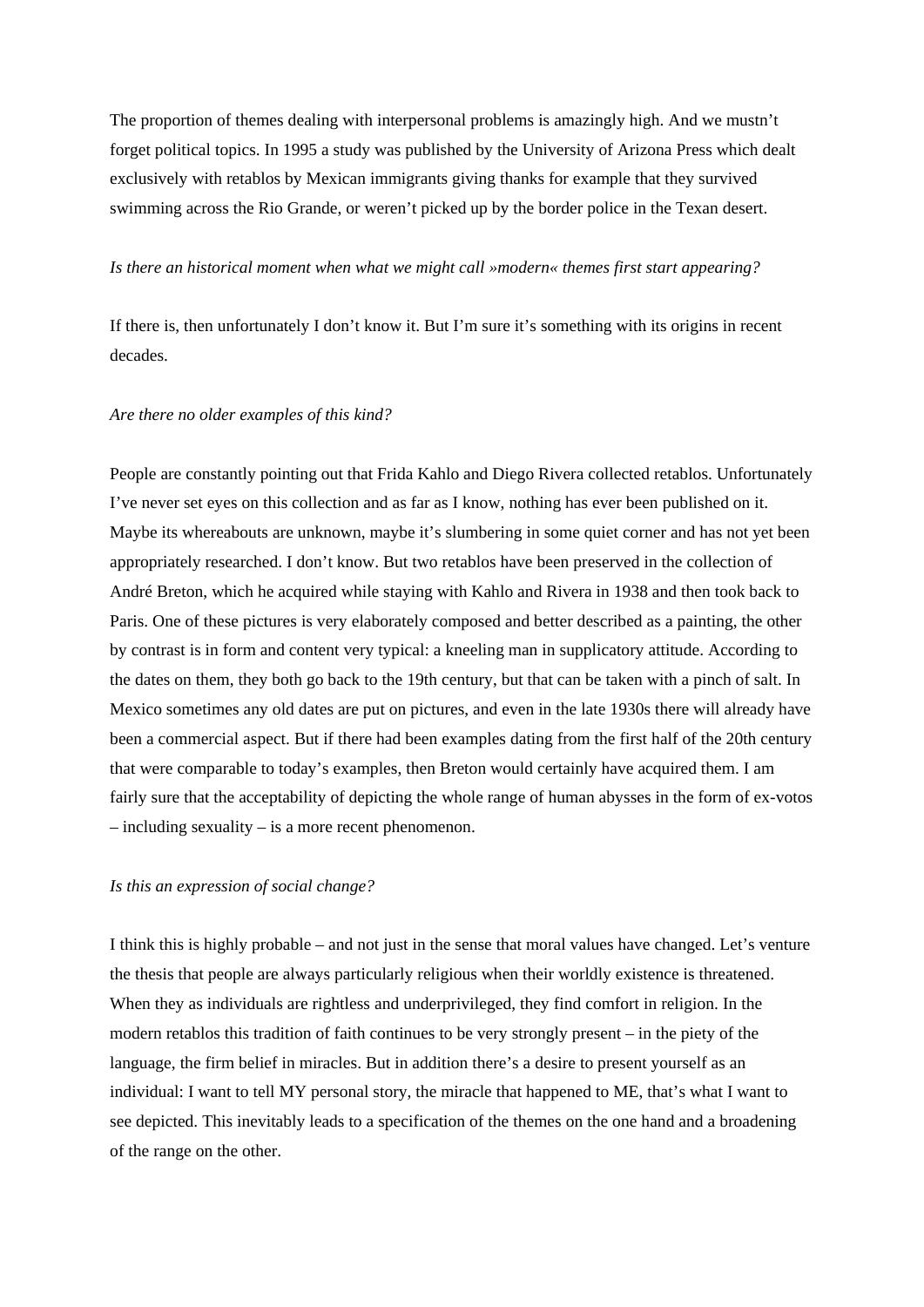*Was it immediately accepted on the Mexican side, when you started commissioning retablos which depicted not real people, but your artificial figures? Might that not offend religious sensibilities?* 

To my amazement it was accepted at once, and no one ever questioned it. I myself was worried at first that religious sensibilities might be offended, and that's why I sent Nancy on ahead. She turned out to be a reliable partner during the whole project. I wanted her to test the water, so to speak, with the Vilchis family, to see whether they would accept such a commission at all. But there was no problem. On the contrary.

### *Doesn't that surprise you?*

No. I think the reason is quite pragmatic: it's their job. Their professional self-confidence is based on the understanding that they paint on commission – which doesn't mean that Alfredo Vilchis in particular didn't have an artistic role with his own ideas and interpretations – but I am the client who comes along with his themes and pays the fee, so I choose the theme! In any case there's an ethos of respecting the theme that the client brings, however unusual it may be.

# *Did you familiarize the painters with your other artworks and with the context in which these figures had appeared hitherto?*

All the painters with whom I collaborated got a copy of my catalogues and various pictorial material, in order to get to know the figures better, especially the Felt Man. It is after all of some importance for them to get a feeling for the figure as a character, and not just work by outward appearances. Beyond that, though, I think their understanding did not go beyond certain limits. None of the painters spoke English, so the bilingual nature of the catalogues hitherto didn't help, and none of them had the slightest idea about aspects of contemporary art.

### *Would it have helped if they had?*

I think probably not. My concern after all is to rescue the authentic aspects of this folk art into »my« field of Western contemporary art. And without any colonial attitude. Of course it is a kind of appropriation in the interests of aspects that concern my work – but on equal terms. Collaboration of this sort is legitimized after all not just by some consensus regarding the equal worth of the cultural or intellectual background. It's not my business to put my partners on the same level of artistic consciousness. Rather, I have to ensure that within the whole project, their contribution is accorded enough space to develop self-sufficiently.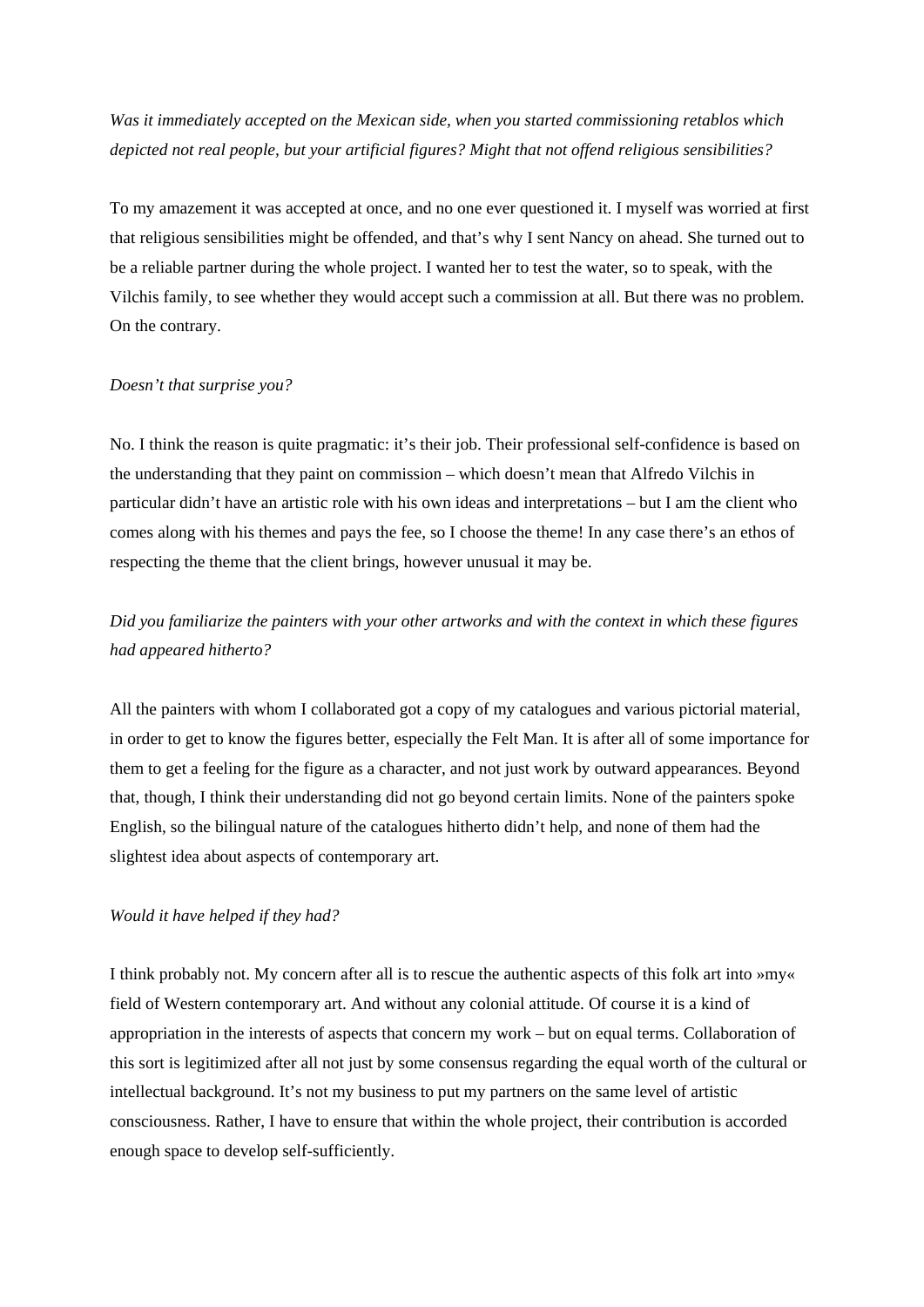### *Can you make this process a little more transparent?*

The whole project is geared to the self-confident encounter of two different artistic formulations. While I specify the protagonists in the pictures, lay down the basic theme and formulate a dedicatory text, I do not for example exert any influence on the composition of the scene. To the same extent as I lay down a conceptual framework on the one hand, on the other I delivered up my figures, which had always looked as I wanted them to, and done what I desired of them, to an alien artistic signature. In addition I urged the painters from the outset not to keep slavishly to my patterns. I left it to them to force the theme in a different direction if they felt like it, and in particular in the formulation of the dedicatory texts this was what regularly happened, including possible problems of comprehension or causal errors that might have resulted.

### *In the dedicatory texts, one notices a certain rotundness in the style.*

Alongside deviations and mistakes which have to do with the relationship between literary Spanish and colloquial Mexican, there is indeed a certain mentality which leans towards a floweriness of language when it comes to describing things. That's a characteristic of retablos in general. Quite often a sentence ends grammatically in a different way from how it began, or the linguistic references to the dedicator, the dedicatee and the event itself get confused.

*You must actually like that a lot. It reminds me of how you used sentences and thoughts in your early groups of works »Wortschleifen«[»Word Bows«(»bow« as in »bow-tie«)] and »Grosse Filzschleifen« [»Big Felt Bows«]. There too the message developed out of a complex confabulation.* 

I've never thought about it like that. But I suppose you're right.

### *That seems to me to be a sign of a certain passion for story-telling.*

Let's put it this way. In the »Grosse Filzschleifen«, reading, in other words following written text, is to start with an instrument, a way of doing something spatially with the beholders, the readers, to set them moving in a particular way. The content of what you can read there is then a different matter.

*Let's return to the first panel of the retablo project, which we already mentioned. There »Sr. Fieltro« and »Sra. Huesa« – in other words, »Mr Felt« and »Mrs Bone« – give thanks for having found each other and having become a happy couple. Both figures had appeared in your works before, but never as a couple. What was the decision to have them get married based on?*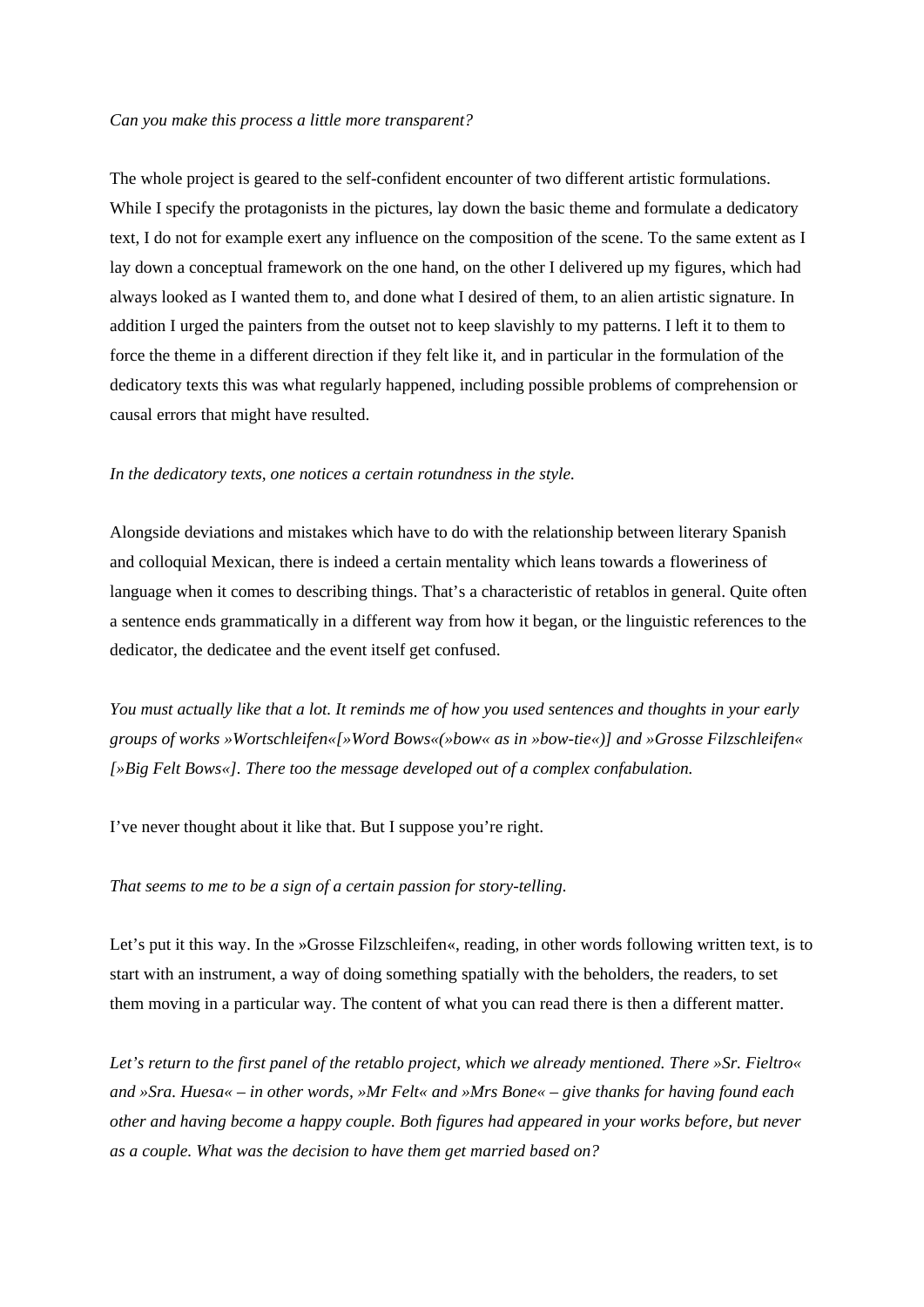In the retablo project, when I want to explicitly grant the figures a private life and personal relationships, then there is a necessity to legitimize their joint appearance and their capacity as sponsors of a panel. To do this on the understanding of a mere friendship or something like that seemed not particularly plausible, nor does it accord with the spirit of the Mexican tradition. To have them get married was the obvious answer.

### *But it irrevocably attributes feminine gender to the skeleton.*

That was the price that had to be paid. I didn't find it easy, since in the »felt picture« group of works I liked playing with the idea that from the bones alone – at least in the archetypal depiction that I employ – one cannot see whether the skeleton was that of a man or a woman.

## *I am reminded of the felt picture »Ring My Bell«, where a skeleton figure provocatively looks between its own legs.*

»Ring My Bell« is where it is staged most obviously. The disco hit by Anita Ward in the late 1970s was already meant as an obscene double-entendre. She sings: »The night is young and full of possibilities, well come on and let yourself be free …« and the repeated refrain is »… you can ring my bell …«. Because it's a woman that's singing, we assume that by »bell« she means »clitoris«. When in my picture a skeleton says it, though, it could also mean the testicles. One associates it with something having once hung there.

*The Felt Man, whom you've depicted both in your videos and sporadically in the felt pictures, has been around since 1998, the skeleton figure exists primarily two-dimensionally in the felt pictures, the first in this group dating from 1999.* 

That's not quite true. The prototype of the Felt Man appeared for the first time in 1997 in the video »Beyond«, albeit with head and hands of coarse cloth and not of felt. As for the skeleton, there was as early as 2001 an installation in which skeletons appear as little felt dolls. This »doll« variant has continued to this day, in the »Walden« group, as an important component of all the works I execute together with children, both in the photographs and in the videos and in a few small gouaches on wood.

*I feel the spectrum between the »real« Felt Man in the videos and his later two-dimensional »apotheosis« on the felt pictures to be broader. The step between the two-dimensional skeletons in the pictures and the three-dimensional transformation into a doll seems not so great.*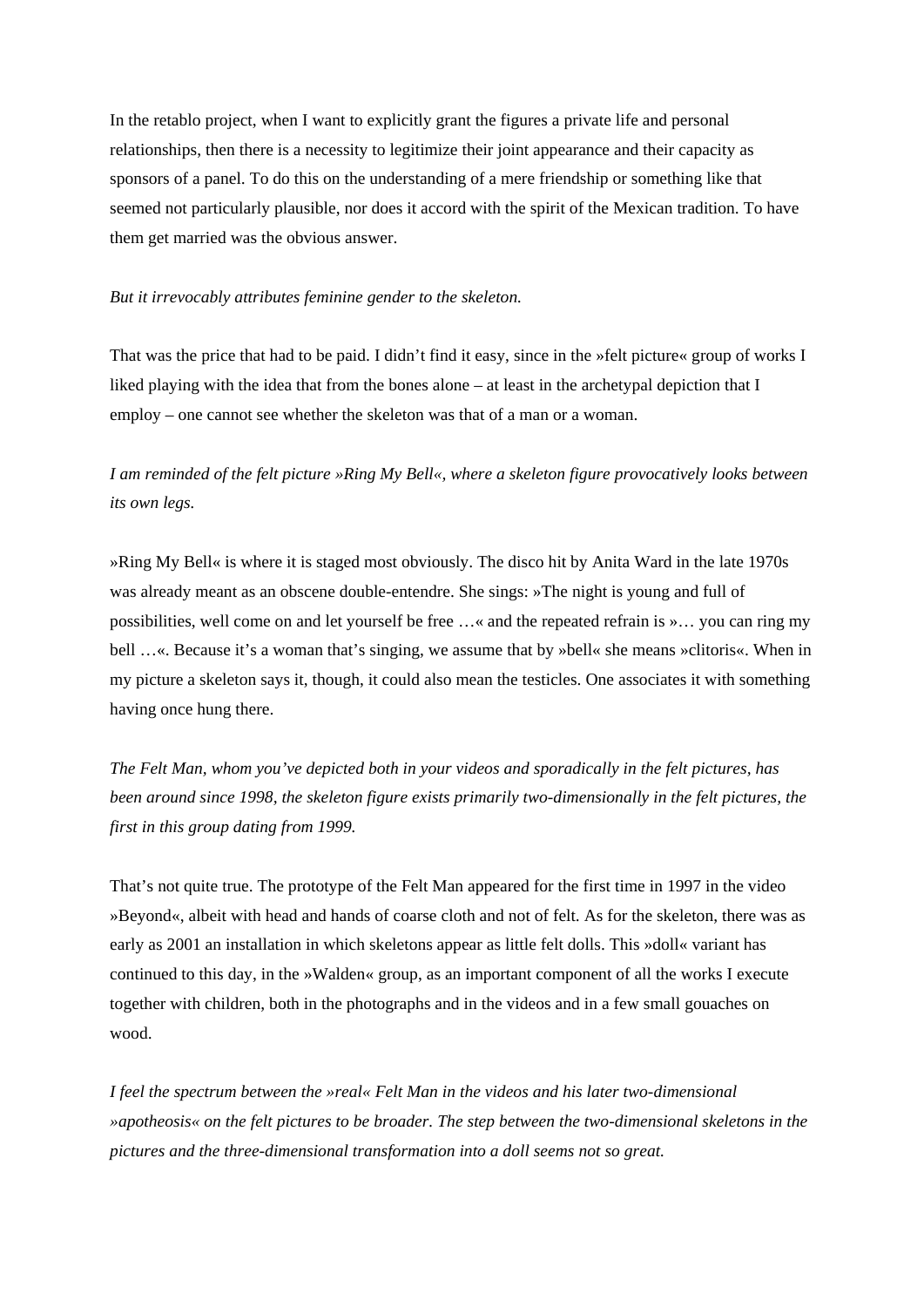My sentiments entirely.

### *Is there a reason why the skeleton has never yet appeared in the videos?*

During my scholarship in Spain in 1999 I once made an attempt with a rubber mask. That didn't work at all! I just left well alone after that. I think the reason is that in everyday culture the skeleton is more firmly anchored in the context of ghost-trains, Hallowe'en and horror films. But I want my skeletons to have as little as possible to do with this image.

### *But there's no way around the »vanitas« idea they symbolize.*

It goes without saying that they are and will continue to be a »vanitas« motif, but they don't necessarily have to frighten or shock. I envisage a more conciliatory, friendlier version – that's also the reason for the execution in soft felt and pastel shades, always with a friendly smile. We'd have to include a digression on the typology of the skeleton, such as appears for example in the Mexican »Día de Muertos« ceremonies. In Mexico the skeleton is much more strongly integrated into everyday life – not least as the playful representative of the ancestors – and enjoys rather the status of a good pal. That's a bit superficial, but maybe we can sum up the difference in mentality between their culture and our central European culture as follows: while we understand the skeleton as the remains of our bodily existence, as what is left over, Mexican culture interprets it as something that is permanently present beneath the flesh from the day we're born. In this interpretation, the skeleton need not come from the beyond, because as the architecture of our body, our life, it's already omnipresent. The better, then, you come to an arrangement with it during your lifetime, the more harmonious will be the transition at the end.

*This is one of the essential – and for some people also very confusing – aspects of your work with children. Is this in order? To have children as the symbol of youth and innocence appear together with the skeleton as the symbol of death?* 

Of course it's in order! For all sorts of reasons. It would take too long to discuss this here. I would merely point out that the traditional hierarchy is stood on its head in these works. It's not death that »wears the trousers«, but the children. The children play with the skeleton like with a doll, in other words they domesticate it. The skeletons are so defenceless and docile that they even decorate them with ribbons.

*Is this the origin of the bows on the wrists and ankles of the skeletons on the felt pictures?*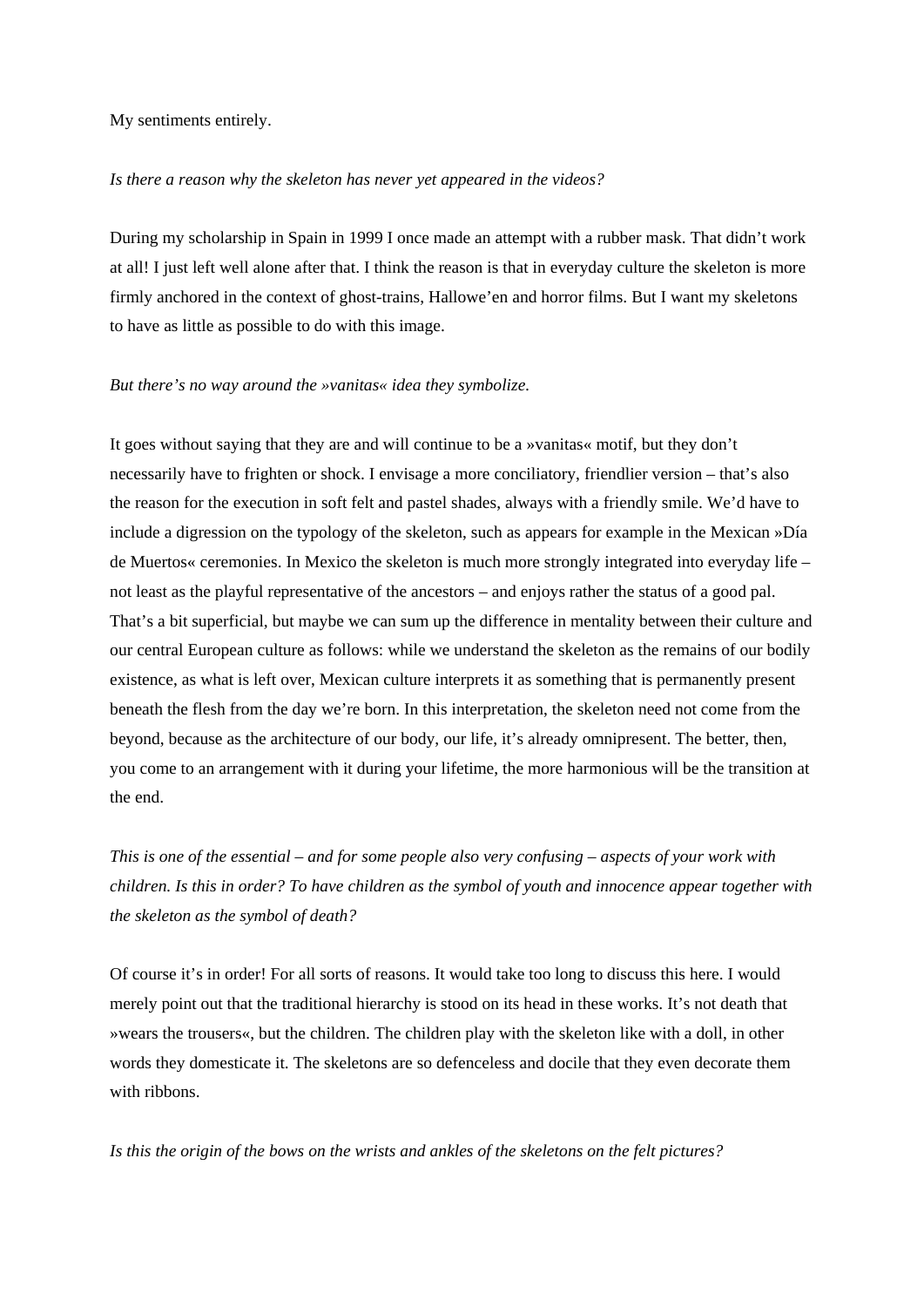Yes. First the bows were tied by the children in the video works, only then did they jump across to the felt pictures. The symbol of the bow, as I use it, works in two directions. For the skeleton, it has the meaning of domestication, it's the expression of the skeleton's being taken over. For the children it is a milestone on the road of their development. The ability to tie a bow is an important step on their road to adulthood.

*We've moved away from the retablos, but I think it's important to see how your inventory of figures was defined before you started on the retablo project and how maybe the perception of the figures changed as a result of their being included in the retablos.* 

I myself find it very exciting to look on my figures as it were from outside and to see how, ultimately, they emancipate themselves from me.

*Let's stay for a moment with the figure of the Felt Man. Do you have the feeling that he has now established himself as a character in your artistic canon, even though his character is, if anything, characterized by characterlessness?* 

The Felt Man has over the years become, in his vital potential, precisely what I always imagined, namely a flexible projection surface. On the one hand, for beholders, a possible identification helping them to become a part of the artwork, and on the other – no less coherently – a kind of alter ego of myself.

*In the »Endymion« group of works, for example, in which the felt figure represents Endymion, a figure from Greek mythology who lives for ever in a state of eternal sleep, the »alter ego« function predominates.* 

You can't say that so unambiguously. On the one hand, the Felt Man is more Alexander Braun than in any other of his manifestations, because he appears here in places / hotels which I have visited or occupied in real life. In that sense you are right. You have here a really quite complete biographical documentation of everywhere I've spent outside my own four walls during the past eight years. The longer the work-in-progress goes on, therefore, the stronger the mark left by this personal facet of the work. On the other hand, he is identified here as in none of his other roles, identified as »Endymion«. He is no longer anonymous, but bears a name which defines him as a literary personality.

*A personality that could change again already with the next work.*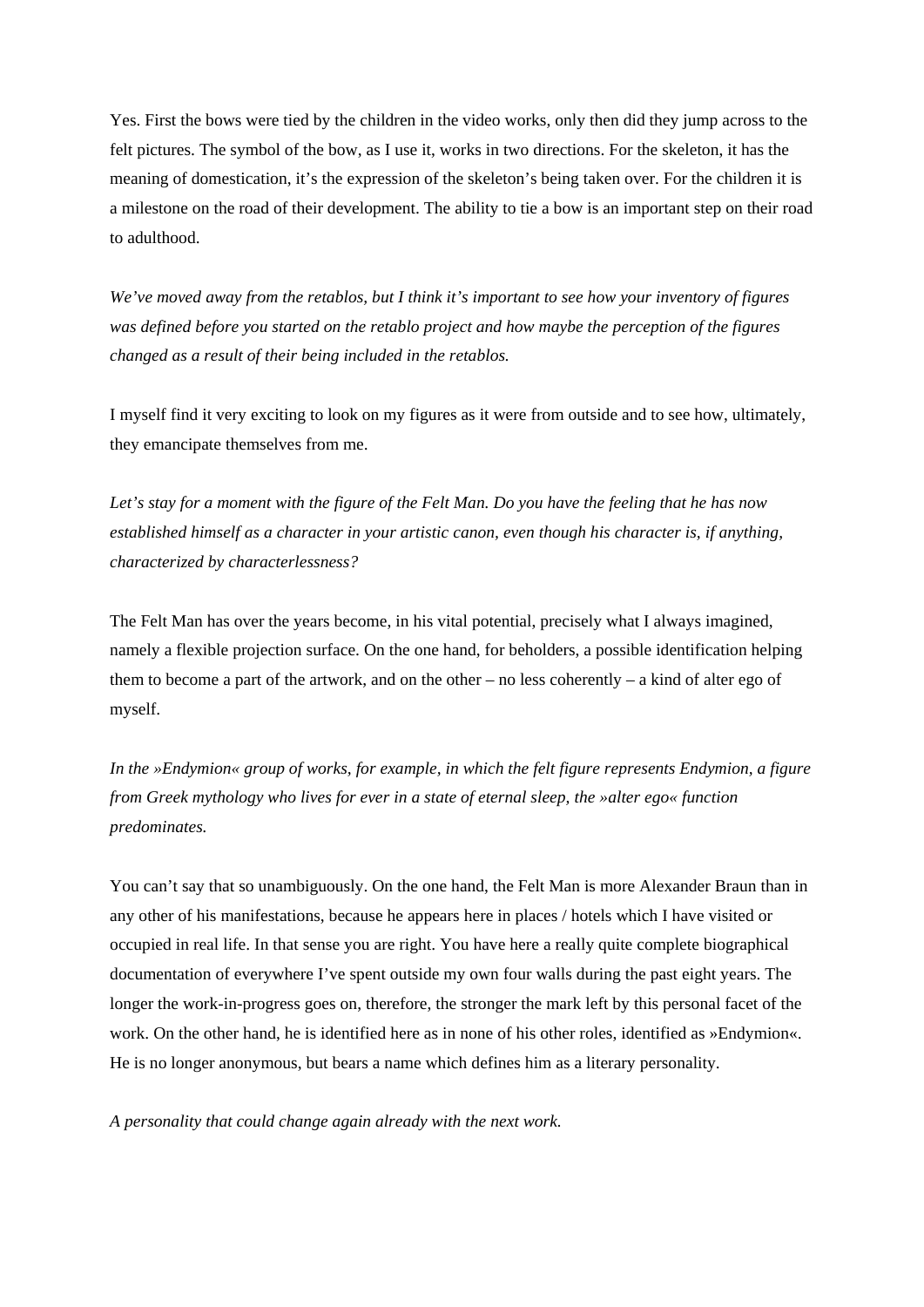That is the potential he bears within him, and which will be preserved for as long as no attempt is made to give him an individual physiognomy.

# *Would you agree with me that the Felt Man – for example in contrast to the Endymion series – undergoes his most abstract personification on the sewn felt pictures?*

In the felt pictures, all the figures, removed from time and space whether as skeleton or Felt Man – come across somehow as universal and archaic. This is due partly to the dematerialized felt-picture spaces in which they move, in which there are no props, in which they do not even cast a shadow, but merely »emit« text. On the other hand this is reinforced by their bodily attitude, which rarely comes across as a snapshot, but more as a calculated pose, as something consciously staged, something that gesturally underscores what is said.

# *In their anonymity the Felt Man and the skeletons are ultimately related. Bare bones have just as little personality as amorphous felt.*

That is really one of the most amazing details in the work. I was never aware of it until a collector spoke to me about it: in their essence, skeleton and Felt Man are absolutely on one level. They differ solely in their formal volume. The skeleton is a minus figure, everything is decorporealized until only a frame, the mere architecture of the body is left, while the Felt Man is a plus figure, where all the individual features have been filled out until a moon-face and fists result. If Felt Man and Skeleton Woman could indeed procreate, the intersection would presumably be something human with individual features again.

# *I am interested in how you see the position taken by the Felt Man in the sewn pictures vis-à-vis the skeletons. This is anything but unambiguous.*

At least he is their equal in all respects. They meet in this undefined white space on entirely equal terms. I wanted at all costs to avoid the Felt Man going on the defensive vis-à-vis the latently implied vanitas symbolism of the skeletons. Then he would indeed have fulfilled the human role, which represents life, and thus is defeated by the timelessness of death. I didn't want that. In other words, the Felt Man must always appear a tad more authoritarian, in order to take up the cudgel with the skeletons.

*In the first work, a panorama-like triptych dating from the year 2000, that is not yet so clear.*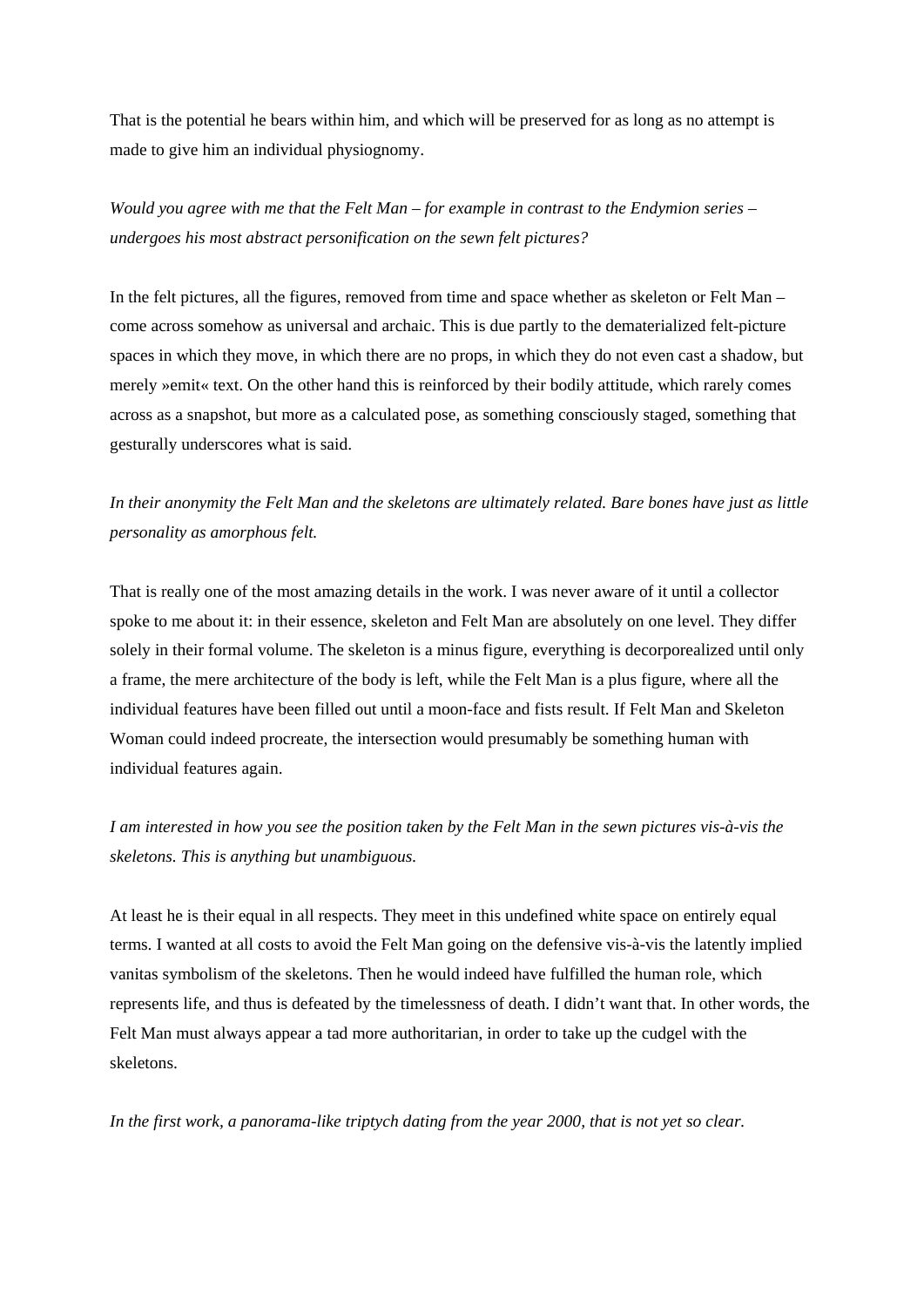»Madrugada« is a work that formulates the basic theme – a kind of prologue that introduces the figures. The skeletons had at this time already been established for a year, but the Felt Man joined in this sewn version for the first time. The skeletons stand or sit on a line and gaze at an imaginary horizon behind the beholder. The title, the Spanish word for the dawn twilight before sunrise, suggested itself therefore. In other words more a calm, amicable exposition.

*But it was soon to change. In the very next picture in which the Felt Man appears, the traditional hierarchy which one would expect is turned on its head: the Felt Man is holding a skeleton in a headlock under one arm. One is lamenting, while the other is giving the ironical advice: »In this world, a bit of suspicion never did any harm.«* 

That was precisely in accord with the desire to create respect for the Felt Man right from the start. The skeletons are on the defensive here, and present a woeful image. That was precisely the right sign, if the protagonists were to be mutually balanced in what was to come.

*In three felt pictures dating from 2005, the two figures then appear conspicuously as a couple. Is that due to the influence of the retablo project that was already in progress at this time?* 

That is doubtless a reflex from the retablos back to the felt pictures. However in the felt pictures there are no everyday scenes comparable to those in the retablos. I like the idea that the retablos document the everyday lives of my protagonists while in the felt pictures, they appear in their official capacity. The felt pictures are their job, so to speak, there they act seriously, pregnant with significance.

## *But often ironically too!*

I don't exclude that. Irony is also a »serious« rhetorical figure. Vilém Flusser says of irony that it's the only position from which a person has an overview of »his conditions«.

*On one of the 2005 pictures the Felt Man and a skeleton have a kind of rutting fight, as though they were competing for dominance in the picture...* 

The skeleton hovers in the air in front of the Felt Man. Both have brilliant orange eyes, and one can read the lines: »TRICKLING SAP OF MAPLE / FIBRE OF MANLY WHEAT« [the text is in English in the original].

...*and the text conspicuously takes the form of a towering phallus inclining forwards.*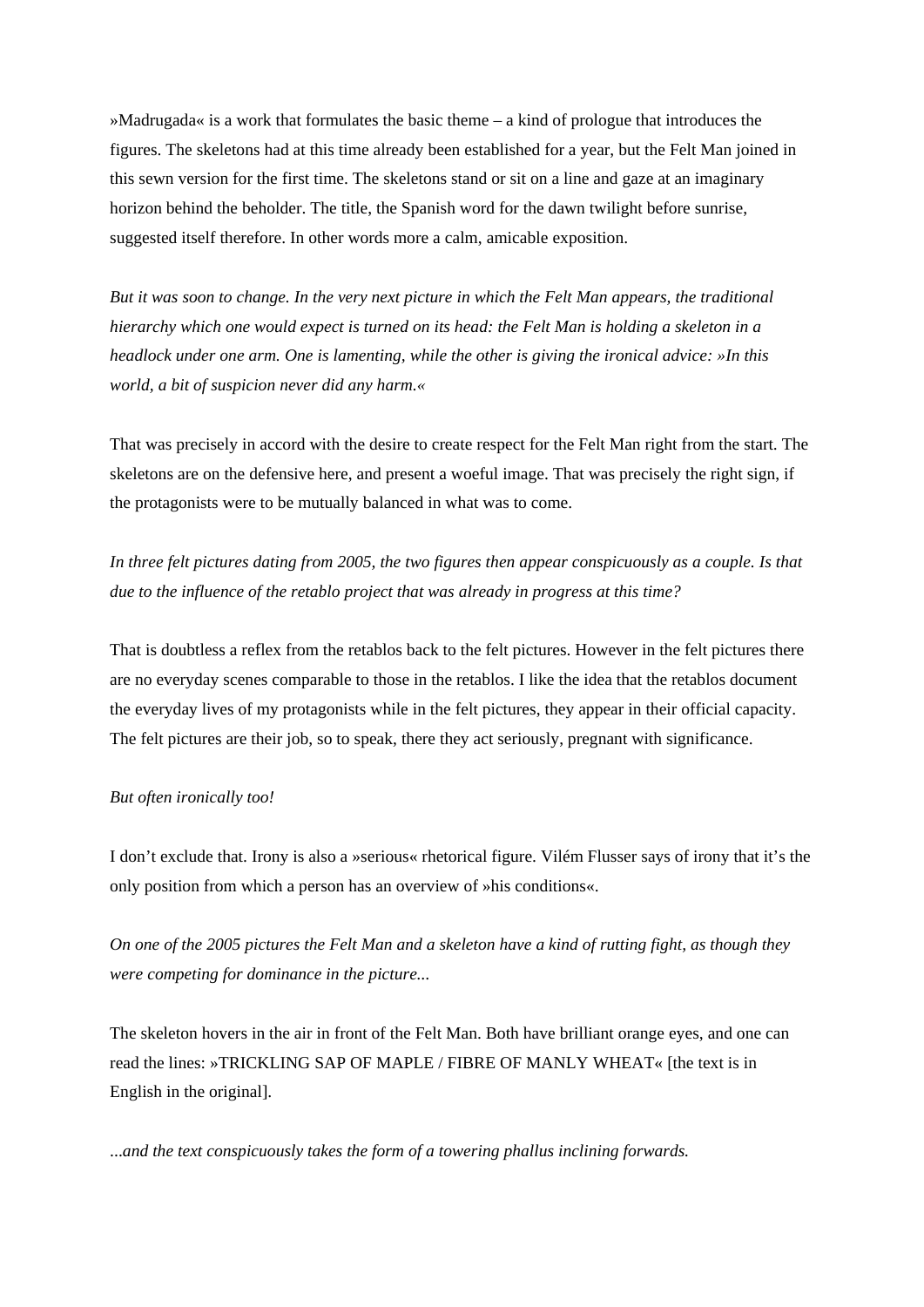That helps to underscore the spoken words and the tension between the two figures.

### *Where do the lines come from?*

In this case they're borrowed from Walt Whitman, from his »Leaves of Grass«, the first edition of 1855, which centres on the »Song of Myself«. Whitman here creates an analogy by speaking of the magnificence of the American landscape while at the same moment meaning himself, his bodily advantages. This triggered a fair degree of irritation, not to say outrage, among his contemporaries.

*Does the second picture dating from that year also refer to Whitman? Felt Man and skeleton are seen looking into the distance and saying: »LAND OF WHEAT / LAND OF THE HERD / LAND OF THE SWEET AIRED PLAINS«. The skeleton is lying on the ground with one arm and its legs tied up, as you do when you round up cattle.* 

»Hogtied« is the expression the cowboys use. That is a very strange body-language, the way the skeleton – once again, more on the defensive – pulls itself up in order to take part in this yearning gaze over the »sweet aired plains«. Yes, that's from Whitman too.

## *Time and again in your pictures there's this very strong aspect of poetry, which manifests itself not least in the addition of textual material. Can you explain that a little?*

In the phase so-to-speak of my artistic socialization during the 1990s there were for me two important inspirations: Alighiero Boetti and Ian Hamilton Finlay. In respect of Finlay, I had the pleasure of once exhibiting with him and visiting him a number of times at his home in Scotland; by then, unfortunately, Boetti was already dead. One can learn by example from both how an intellectual concept and pure sensuousness can be united to make a sustainable work of art. I certainly do not share all of Finlay's ideals, his enthusiasm for Neo-Classicism for example or his definition of beauty and virtue. I find it absolutely magnificent, however, how he has established his personal vision of art in the 20th century against the prevailing zeitgeist. And one can learn from him what suggestive power and pictorial force emanates from words, and how one can cleverly dock on to the history of art/literature – the genre is immaterial – in order to draw energy for the present. That is an attitude which sees itself in the best sense as the continuation of a discipline and which doesn't have to keep compulsively reinventing itself. In other words, a description such as »sweet aired plains« cannot be improved upon, it is perfect, one can only find it in a host of possibilities and use it. In the case of other lines, I reserve the freedom to shape them to my conditions, which is why the question of where the text comes from does not always have a simple answer.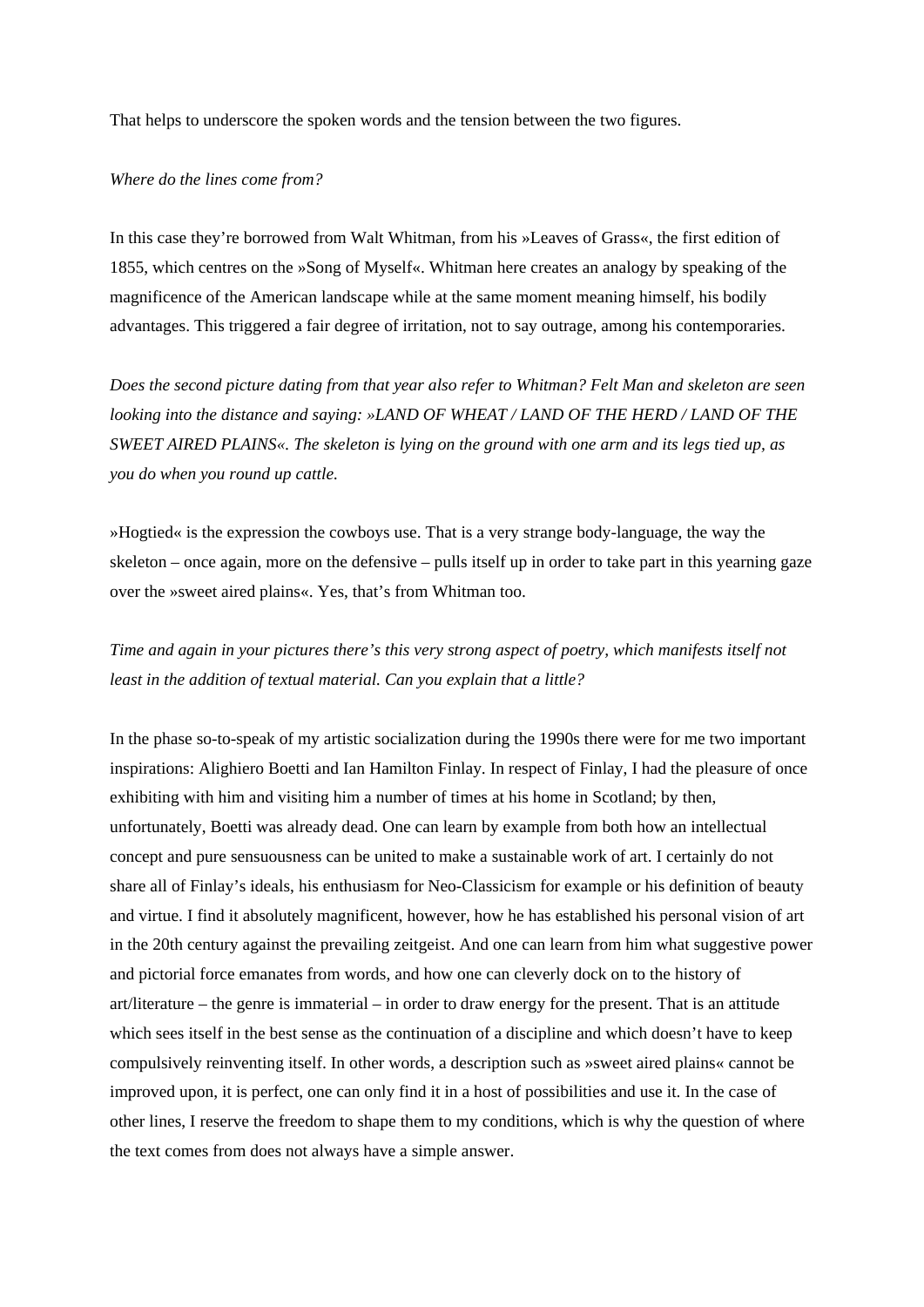### *Can you give us any examples of your way of appropriating language?*

In the line shooting dead-straight through the three-metre picture »THE FORCE THAT THROUGH THE GREEN TRENCH DRIVES THE FLOWER«, a certain part derives from Dylan Thomas. Thomas however had a pure nature picture in mind, where »the force that through the green fuse drives the flower«. Thomas didn't use the word »trench« and so there's no hint of the ambiguity inherent in the word which means both a harmless furrow and has connotations of the slaughter of the First World War. Another example: the skeletons on the first two large skeleton pictures declaim: »I THINK I GROW TENSIONS LIKE FLOWERS IN A WOOD – WHERE NOBODY GOES« and: »PAIN IS A FLOWER LIKE THIS ONE, LIKE THAT ONE, LIKE THIS ONE.« Those are borrowed from poems by Robert Creeley, but much modified vis-à-vis the original. But we shouldn't forget the German-language section, where we have magnificent text fragments by Adalbert Stifter associated with the installation »Silling«, such as »FERNER WALDSCHOSS« (»distant bosom of the forest«) or »EIN ANFLUG JUNGER FICHTEN« (»a flight of young spruces«). When the skeleton says: »IHR ARMEN BETROGENEN DINGER, EIN FERNER WALDSCHOSS LOG EUCH HERAUS« (»You poor deceived things, a distant bosom of the forest lied to exculpate you«), the expressions »armen betrogenen Dinger«, »ferner Waldschoss« and »log euch heraus« occur in Stifter's novella »Der Hochwald«, but in quite different contexts and separated by pages of text.

### *In the felt pictures, the lines of text are on principle written back to front.*

We must be more precise. It's not the lines as a whole that are written back to front, but each letter in itself. Spoken lines are always read away from the mouth of the figure. In other words it's a kind of individual language. There wouldn't be much gained, for example, by looking at the picture in a mirror. The direction of the lines would then be wrong.

# *Why have you used these particular codes? Is it as if we were looking at Lewis Carroll's Alice after she had gone through the looking-glass?*

I don't have the feeling that the figures ever went through a looking-glass. I have more the feeling that they were always on the other side. I wanted people to read what they say, but not to give the impression that the figures were speaking for the beholder. I wanted to oppose the service-character of text. Barbare Kruger or Jenny Holzer, Remy Zaug, even Lawrence Weiner, exploit the characteristic of advertising by formulating their statements as message. They need to be read quickly as slogans. That's not what I want. In my case, it's introverted speaking.

*In your case, the beholder as reader is forced, if anything, into the role of a voyeur.*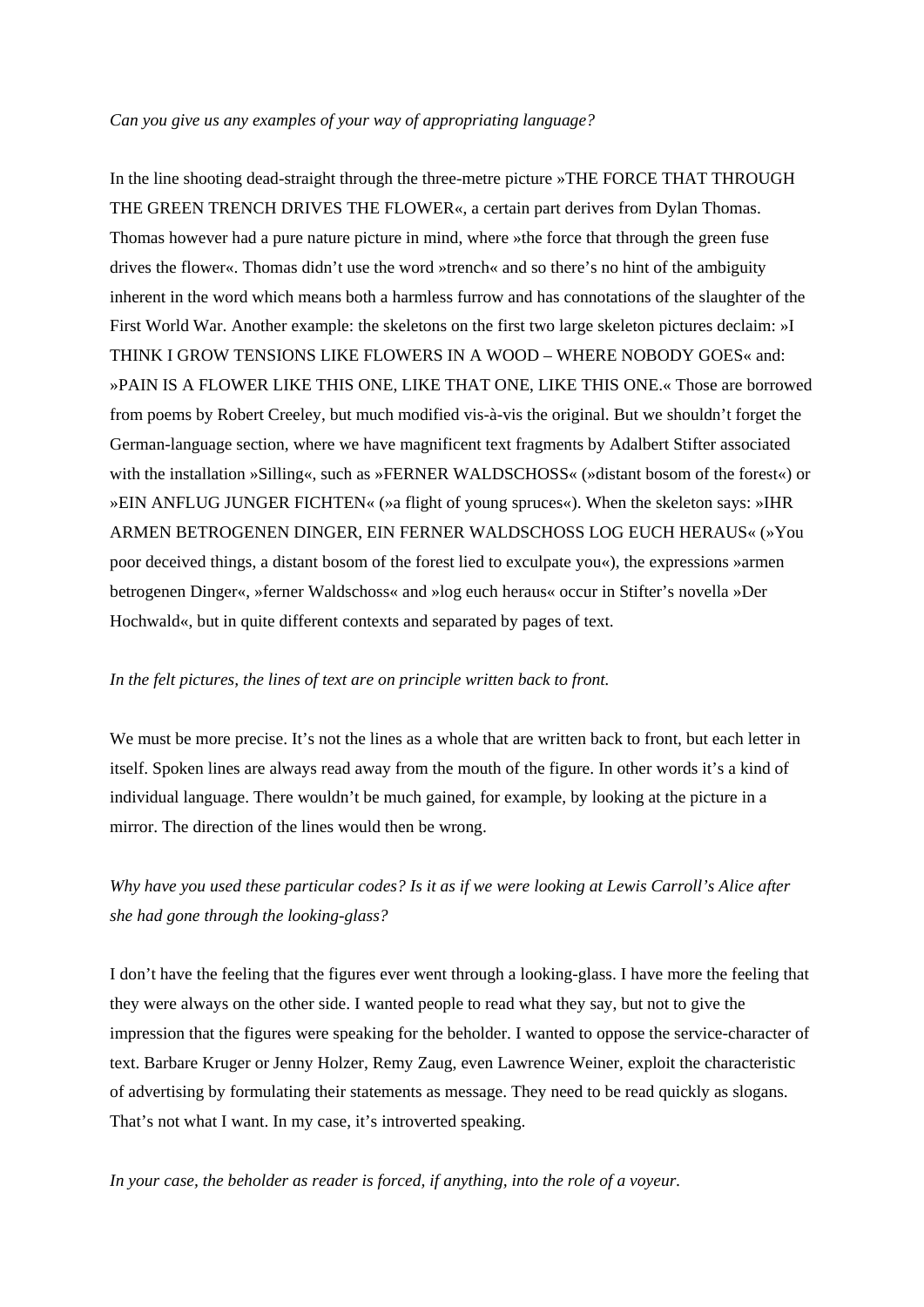That's more like it. My figures say what they say in their own sphere, how they want it and when they want it, irrespective of whether or not there's anyone out there listening on our side. They act with each other in their own world, a parallel universe of white felt.

*I think the text which you write in long ribbons across the surface also serves to define the space. The figures without the text would be somewhat disoriented and lost in the white of the felt.*

Because the letters are read in sequence, the text banners have a strong movement impulse. Basically that's very comparable to the »big felt bows« we mentioned earlier. The reading defines the space. But here it is not so much the beholder's space as the suggested living-space of the figures. Because they speak »spatially«, they gain more physical freedom of movement for themselves.

*Let's get back to the retablos. What is now the crucial new level that the retablos add? Is it the aspect that you now allow your figures a private life, so to speak?* 

I think I've set them free in two senses. On the formal plane, because I allow other artists to interpret them in their own style. On the content plane, because I allow them the intimacy of a private life: everyday conflicts, sexuality, differences of opinion, jealousy etc. – everything that belongs to that, and which was kept out of the felt pictures.

*If one regards the skeleton as a metaphor, in its iconographical function as a vanitas metaphor it cannot possibly have a private life. That is excluded.*

Yes, completely unthinkable. Only through the visualization of a possible everyday do the two figures become quasi-human. I suggest a private sphere behind the »professional occupation« of having to represent a timeless metaphor.

*The style of painting, an – in the best sense of the word – naive presentation, further increases our liking for the protagonists.*

It increases our liking for the figures and at the same time increases the paradox which is inevitably present in this picture system, because the pictorial world as presented is more complicated than it formally seems. If you pursue the logic of the retablos to its conclusion, they will lead you ad absurdum. There is something of Beckett about it. It's a tangle of levels of reality and impenetrable causalities.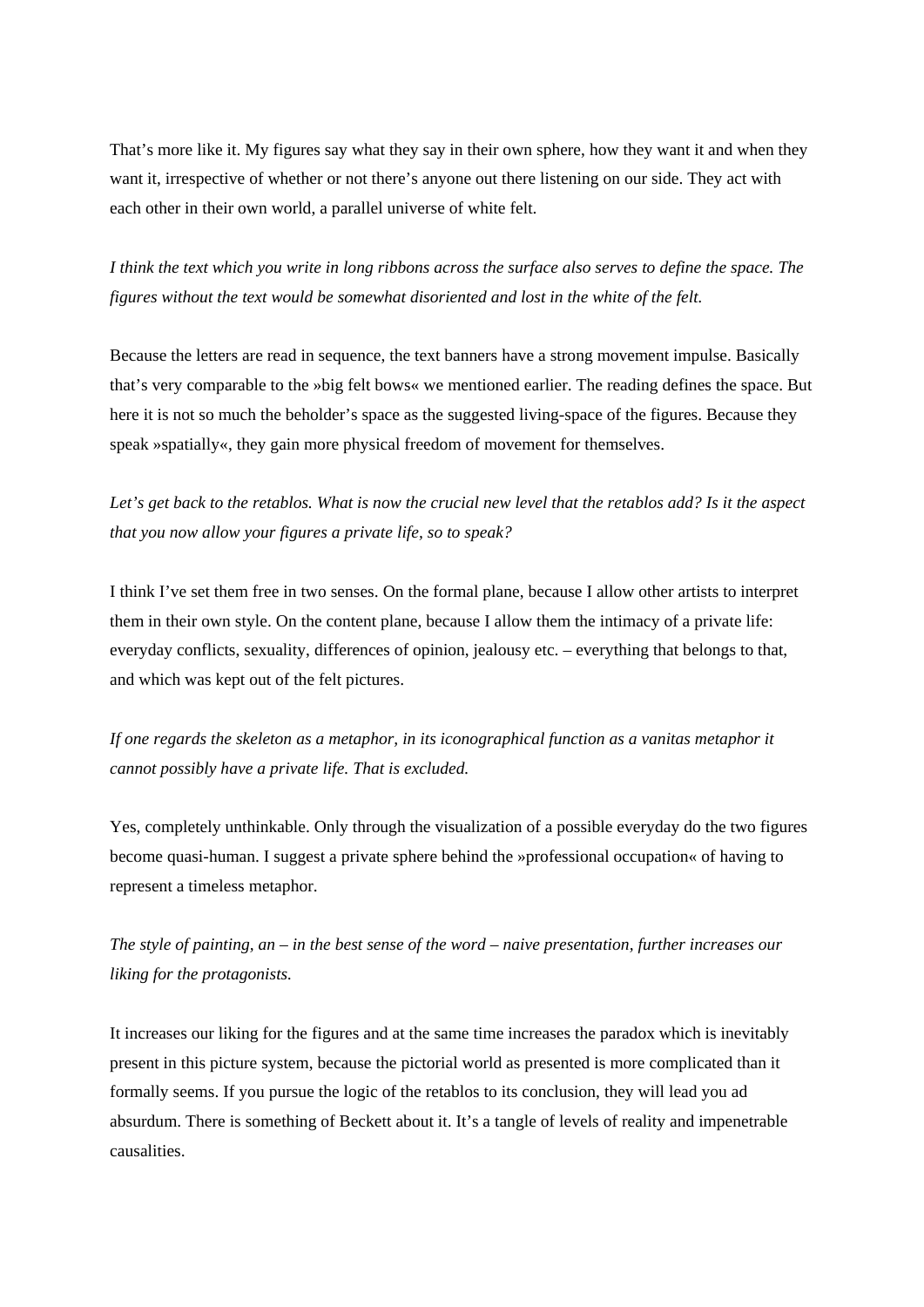#### *Can you be more explicit?*

It starts with the fact that I as artist have been hitherto the, let's say, responsible »creative instance«. »Mrs Bone« and »Mr Felt« are figures which I use as I like for my artistic work. I'm the boss in other words. Now, though, the responsibility is shifting. For what happens to the figures in their lives, Providence, Fate, in the form of Christian icons is responsible: Christ, Our Lady of Guadalupe, Santo Niño de Atocha, Saint Ramón Nonato etc. – they can all suddenly determine or change the course of things in the lives of my figures if they are only called upon for help sufficiently imploringly. So who really guides the fates of Mr and Mrs Felt and Bone?

*That is a situation similar to that on the client side. There's a certain dispute as to authorship: nominally the panels of Sra. Huesa and/or Sr. Fieltro are commission, but in practice* you *are the one who pays the painter.* 

There is a retablo-immanent logic and an external logic. The problem is that these two levels cannot be kept neatly apart. That is ultimately what is so attractive about this game.

*According to the dedicatory text, Mrs Bone and Mr Felt are the sponsors. Period. But then you come along and step on to the pictorial plane yourself and act as a sponsor in the medieval sense: he who pays for the painting also features in it! Can one see it thus?* 

One can see it from the perspective of the sponsor, but one could also say that I have secretly smuggled myself in as a voyeur to see what my figures are up to. After all, to start with I don't intervene in the action, Sra. Huesa and Sr. Fieltro don't seem to be aware of me at all – it's as though I were wearing camouflage.

*That poses the question of whether you are on the same plane as the figures at all, or not perhaps on a parallel plane.* 

Possibly. But that doesn't make it any easier!

*And finally, in order to make the confusion complete, your* alter ego *intervenes sporadically in the immanent action of the picture after all. Was that planned?* 

That was actually planned, albeit only at a later point in time. Alfredo Vilchis forestalled me on retablo #6 and then I was no longer reticent with this option.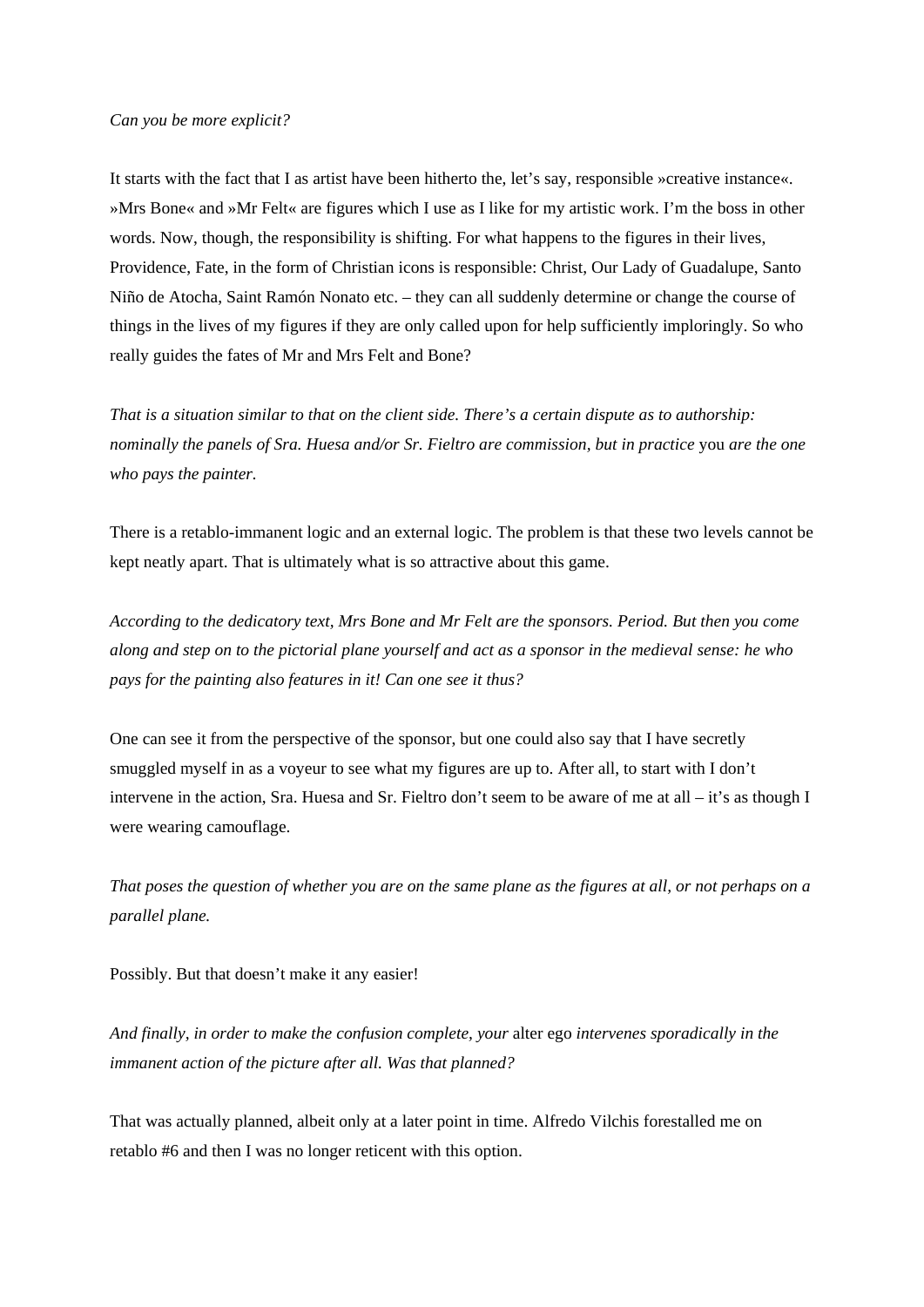### *How did that come about?*

I had formulated retablo #6 as a kind of revenge for Sr. Fieltro's adultery in retablo #5, namely in such as way that Sra. Huesa received a visit at home from other felt men, strangers, who admired her beauty and also the fact that she thanked them for not letting her husband notice anything, because she would still do her housework in spite of these amours. Alfredo Vilchis then sought for a solution to the time problem – secret lovers plus housework – and without further ado chose me as the solution: *I* stand there in other words and do the washing up! That was the first boundary transgression in which I was actively involved in the action.

### *When did you first deliberately use this ploy?*

In retablo #15. Here, Mrs Bone laconically gives thanks for being able to keep certain secrets to herself so well. »Secrets« means me – I embrace and kiss her in the cellar of her house!

### *That is the point at which the system undergoes a short circuit!*

One way of putting it. I have an affair with one of my own artistic creations, at the expense of her husband, who is likewise an artistic creation of mine. And we are caught *in flagrante* by a retablero, who sits in Mexico painting us!

### *This kind of short circuit does not however lead to the implosion of the system.*

Quite the contrary. It is what really dynamizes the system. It opens up in every conceivable direction. It learns to perpetuate itself by its own devices. This is a very splendid interpretation of the »autonomous« art-work, which releases itself from confusion into independence.

*Your active intervention on the level of the action does not, however, automatically mean that you turn up in the text as well.* 

True. The caesura of referring to myself by name as »Sr. Marrón« – in other words »Mr Brown« [*translator's note:* the artist's name »Braun« is the German word for »brown«] – at the dedication level has so far happened only on the panels concerned with leisure activities: watching television together and holidaying in Acapulco (retablos #11, #12 and #16). There Sra. Huesa and Sr. Fieltro no longer appear plus me as silent voyeur, but we three as a group who spend our leisure time together.